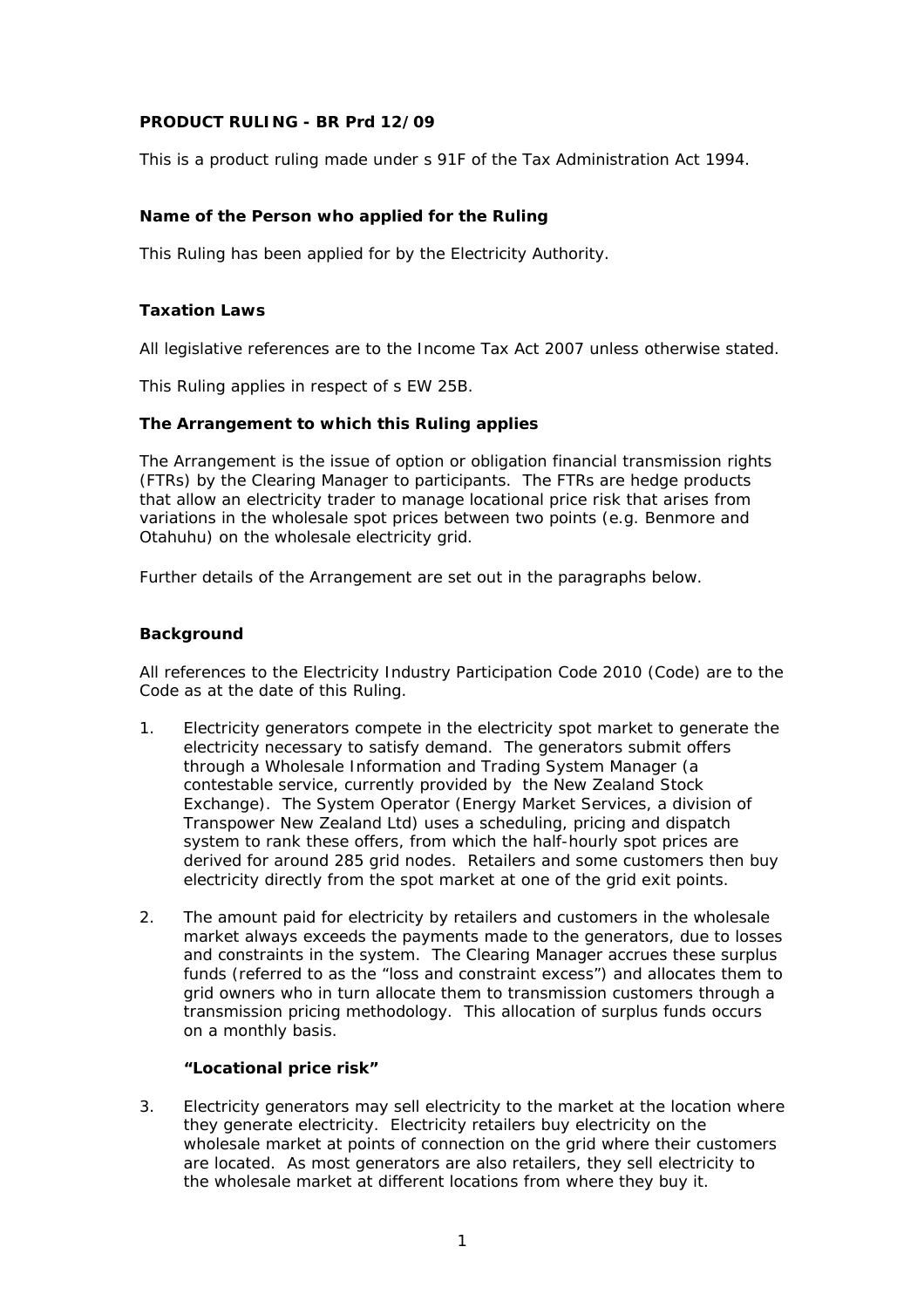- 4. Locational price risk arises in the electricity market from the unpredictable movements in the price for electricity at different grid nodes throughout New Zealand. Wholesale market prices are volatile and can rise quickly and sharply if certain events occur, such as when transmission cables or power stations are taken out of service (either for faults or maintenance).
- 5. The main source of locational price risk currently occurs between the North and South Islands (across the high voltage direct current link, which is the inter-island transmission link between Haywards near Wellington and Benmore). There can be large and volatile differences in wholesale market prices between the North and South Islands. Locational price risk can also occur between locations within each island.
- 6. An example of locational price risk occurs during dry winters, when low rainfall constrains electricity generation from hydro dams, most of which are located in the South Island. This means that large volumes of electricity have to be "imported" from the North Island, causing wholesale market prices in the South Island to rise above North Island prices.
- 7. Currently, generator-retailers minimise their locational price risk by seeking retail customers in regions close to where they have their generation assets. Retailers can arrange hedge contracts with generators or other market participants. However, they are still likely to be exposed to some locational price risk. Retailers could also seek an electricity contract for difference (CFD) with another party. However, they may continue to be exposed to locational price risk if the other party was subject to weak competitive pressure and could influence the price and undermine the benefit of the CFD. There may also be insufficient counterparties available because local generation in a region often accounts for only a portion of the load served – the rest is served from power imported over the transmission network.

# *Financial transmission rights*

- 8. The Electricity Authority is required to address locational price risk under s 42 of the Electricity Industry Act 2010. In light of this, the Electricity Authority approved an amendment to the Code to introduce FTRs.
- 9. FTRs are a form of hedge product that allows an electricity trader to manage locational price risk arising from variations in wholesale spot prices between price points on the national grid. Initially, this will cover inter-island locational price risk between the Otahuhu and Benmore grid reference points. It is anticipated that this may be extended to include intra-island locational price risk.
- 10. The FTR market will consist of two types of FTRs:
	- Option FTRs will provide a payout only when the receiving end price exceeds the sending end price.
	- Obligation FTRs will provide a payout when the price at the receiving end of the FTR exceeds the sending end price, and will also require a payment to be made to the Clearing Manager when the opposite occurs.
- 11. Option FTRs will require a premium to be payable on entry into the FTR. This premium is to be determined by auction. However, the premium is not paid at the time of entry, but is to be settled at maturity. Option FTRs will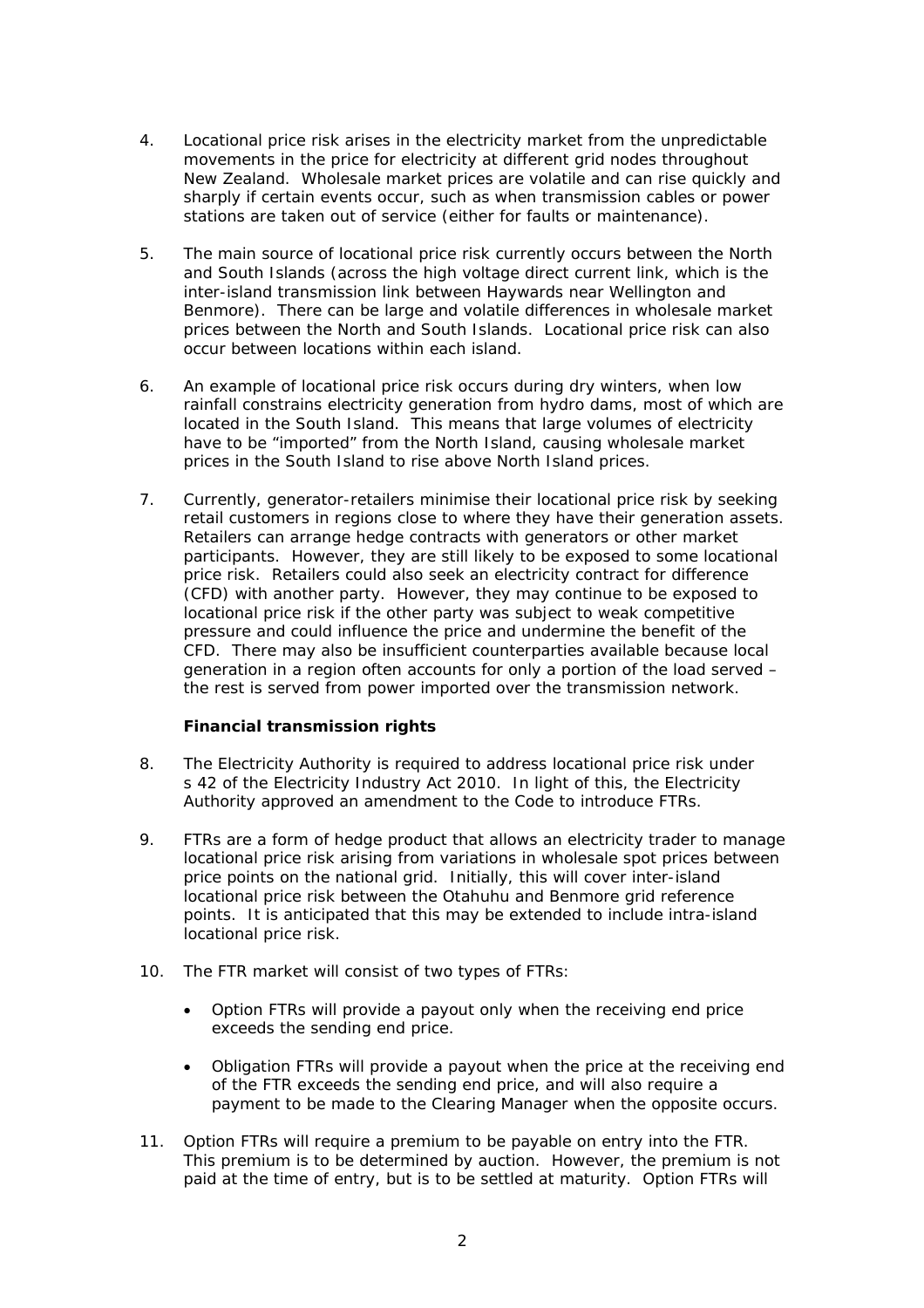provide the participant with a cap on the FTR reference price. The FTR reference price is the sum of certain differences in final prices for electricity between the relevant hubs over the relevant contract period. For example, assuming that the relevant hubs are the nodes at Benmore (sending end) and Otahuhu (receiving end):

- If the final price at both Benmore and Otahuhu is \$60 per megawatt hour (MWh), then the FTR reference price will be zero.
- If the final price at Benmore is \$40/MWh and the final price at Otahuhu is \$100/MWh for every trading period in the contract period, then the FTR reference price will be \$60/MWh multiplied by the number of trading periods in the contract period.
- If the final price at Benmore is \$100/MWh and the final price at Otahuhu is \$40/MWh for every trading period in the contract period, then the FTR reference price will be zero (as the differences in final prices are all negative \$60/MWh).
- 12. An obligation FTR has a two-way obligation to pay the difference between the FTR reference price and the initial price (or the price disclosed under clause 13.249(1)(b) of the Code if the FTR has been assigned) on settlement day. For an obligation FTR, the FTR reference price is the sum of all differences in final prices for electricity between the relevant hubs over the relevant contract period. Participants do not pay a premium for an obligation FTR. The initial price for the obligation FTR is determined at auction. Under the obligation FTR, if the FTR reference price exceeds the initial price (or the price disclosed under clause 13.249(1)(b) of the Code), the participant will receive the difference between the FTR reference price and the initial price (or the price disclosed under clause 13.249(1)(b)). However, if the initial price (or the price disclosed under clause 13.249(1)(b) of the Code ), exceeds the FTR reference price, the participant must pay the difference.
- 13. The FTRs will be centrally funded from amounts accruing within the wholesale electricity market (loss and constraint excess) and auction premiums. FTRs will allow participants to manage their inter-island locational price risk, including that which arises from losses and constraints within the system. Ownership of an obligation FTR or option FTR does not entitle the participant to any rights for physical delivery of electricity.
- 14. Payments made under the FTRs to participants may be scaled in the event that there are insufficient funds. This may occur if events create a substantial difference between the notional grid used to determine the volume of FTRs issued, and the actual grid available in real time.
- 15. The key features of an FTR include:
	- Each FTR will have a calendar month duration and will be available in multiples of 0.1MW with a minimum quantity of 0.1MW.
	- FTRs will be available through monthly auctions at least 12 months in advance by the end of year 1; and at least 24 months in advance by the end of year 3.
	- Any premium payable on entry into an option FTR by market participants will be settled when the FTR matures.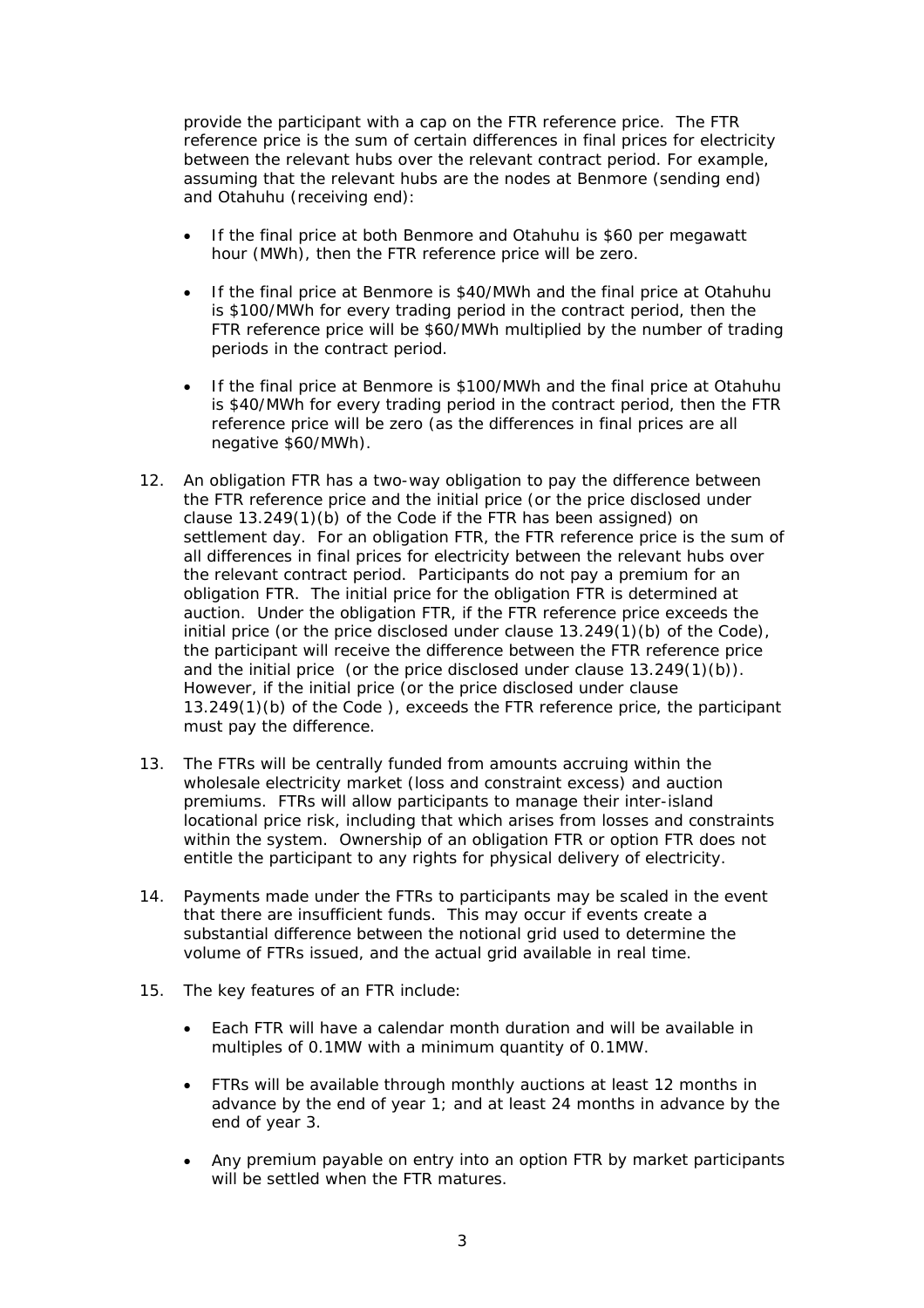- On assignment, specific rules apply to impose an obligation on the assignee when the FTR matures. These rules may also impose an obligation on the assignor at the time of assignment or the Clearing Manager at the time the FTR matures.
- Payments to FTR holders will be funded by the loss and constraint excess as well as from FTR auction proceeds. It is intended that FTR payouts will reflect the full price difference between the Otahuhu and Benmore grid reference points. However, where revenue adequacy is not achieved, scaling of the FTR payout will occur.
- Any residual loss and constraint excess in the FTR account (that is, an amount remaining in the FTR account that relates to the relevant billing period and is not required to settle FTRs for that billing period) will be treated as loss and constraint excess, and will be paid to the grid owner for allocation to its transmission customers (as is the current position).
- A participant wishing to bid or trade FTRs will be required to post security. A participant may also be required to provide further security.

## *The Applicant*

16. The Electricity Authority is an independent Crown entity responsible for the operation and regulation of the New Zealand electricity market. The Electricity Authority must pursue the statutory objective set out in the Electricity Industry Act 2010 to promote competition in, reliable supply by, and the efficient operation of, the electricity industry for the long-term benefit of consumers.

## *The participants*

- 17. This Ruling only applies to participants who prepare accounts in accordance with International Financial Reporting Standards (IFRS).
- 18. The participants will include (but are not limited to) electricity generators and retailers. The parties who may apply to be an FTR participant are those who meet the following criteria:
	- Parties who meet the prudential requirements in relation to FTRs set out in Part 14 of the Code.
	- Parties who are within the category of persons to whom the FTR manager is authorised to issue FTRs. These are natural persons or a body corporate incorporated in New Zealand and is within one of the categories of "approved participant" in the Authorised Futures Dealers (Financial Transmission Rights) Notice 2012.
	- Parties who are registered by the Electricity Authority as an Industry Participant under s 9 of the Electricity Industry Act 2010 as a trader in electricity, and
	- Parties who agree to the standard FTR participation agreement.
- 19. The Authorised Futures Dealers (Financial Transmission Rights) Notice 2012 defines an "approved participant" as follows: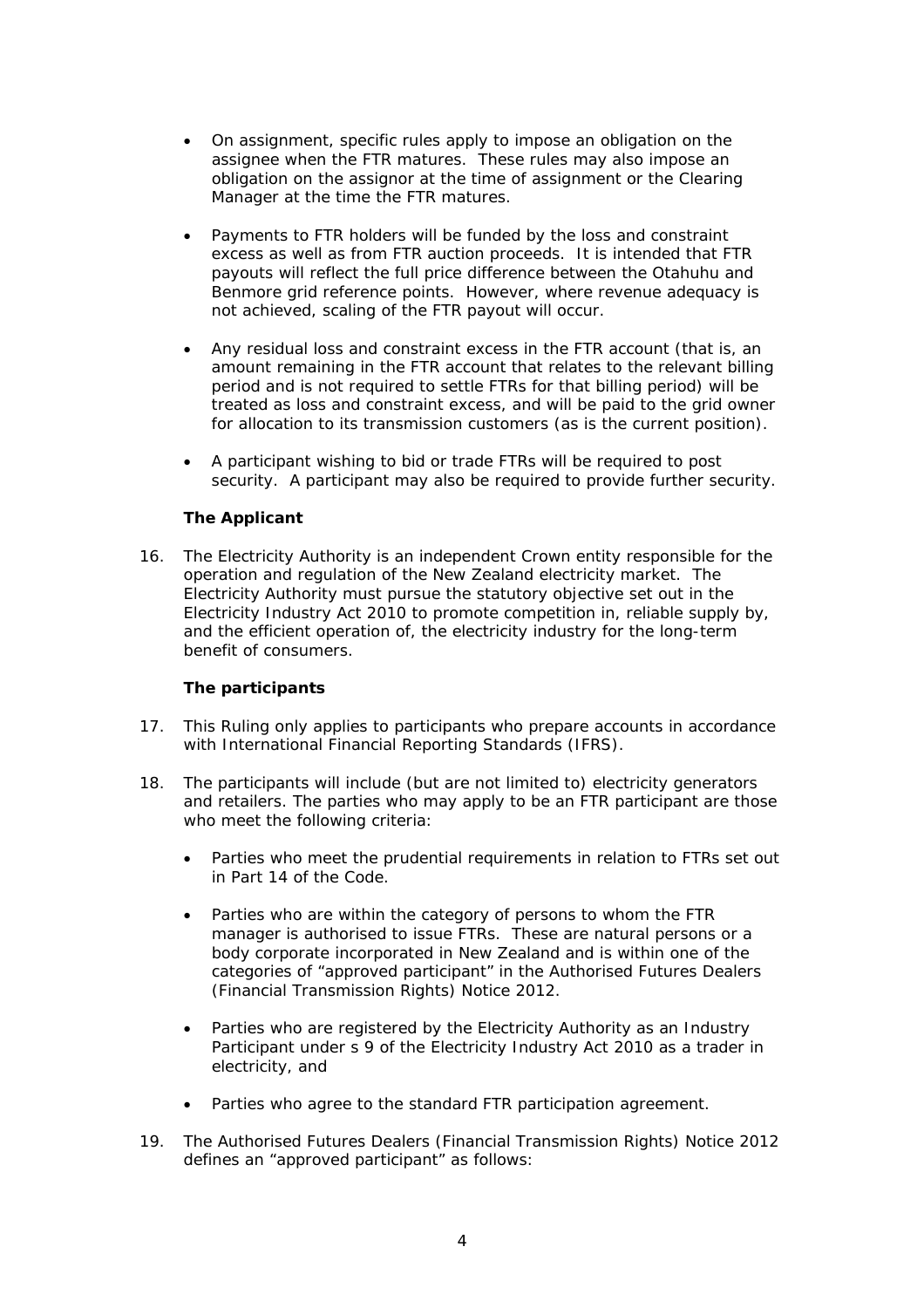- (a) A person whose principal business is purchasing or selling electricity; or
- (b) A person who uses in excess of 10 GWh per annum of electricity; or
- (c) Her Majesty The Queen in right of New Zealand, a Crown entity named in the Crown Entities Act 2004, or a State enterprise named in the First or Second Schedule to the State-Owned Enterprises Act 1986 (each as amended from time to time); or
- (d) A member of the trade association known as the Major Electricity Users Group; or
- (e) A registered bank as defined in the Reserve Bank of New Zealand Act 1989; or
- (f) A person whose principal business is the investment of money or who, in the course of and for the purposes of their business, habitually invests money; or
- (g) A person who is authorised to carry on the business of dealing in futures contracts under the Act; or
- (h) A person authorised in another jurisdiction by the competent authority of that jurisdiction to deal in futures contracts; or
- (i) A person that is a related body corporate of any of the persons listed in (a) to (h) above.
- 20. The participants may also be a party to ASX New Zealand electricity futures or options, electricity CFDs or other types of forward contract or other derivative instrument (Other Derivative Instruments).

#### *The FTR Auction process*

- 21. FTRs will be allocated to Participants by way of a monthly auction conducted by the FTR Manager.
- 22. The FTR Allocation Plan provides for a single-stage, sealed bid uniform price auction approach. This requires all bidders to submit bids for simultaneous assessment allowing optimisation of the allocation of FTRs amongst all the products on offer. All bidders will pay the FTR Auction Clearing Price (based on the lowest cleared bid) required to fill the allocation of FTRs across all FTR products for that FTR period.
- 23. The current proposal is for two sealed-bid auctions per month. The Primary Auction is where previously unlisted FTR periods are auctioned. For the primary auction, a proportion of FTR capacity will be offered. The Variation Auction is where additional FTRs for any of the previously listed FTR periods might be added.
- 24. The volume of FTRs to be issued will be based on the expected grid capacity at the time of auction or up to two years in advance. The actual grid capacity (in real time) might differ from the expected grid. To manage this, it is proposed that only a portion of the assessed FTR capacity will be issued in the Primary Auction, with subsequent Variation Auctions offering the majority of the remaining capacity.
- 25. It is also proposed that there will be Reconfiguration Auctions where FTRs may be sold back into Variation Auctions, facilitating secondary trading of FTRs. However, these may not be available from the outset and may require a Code amendment.